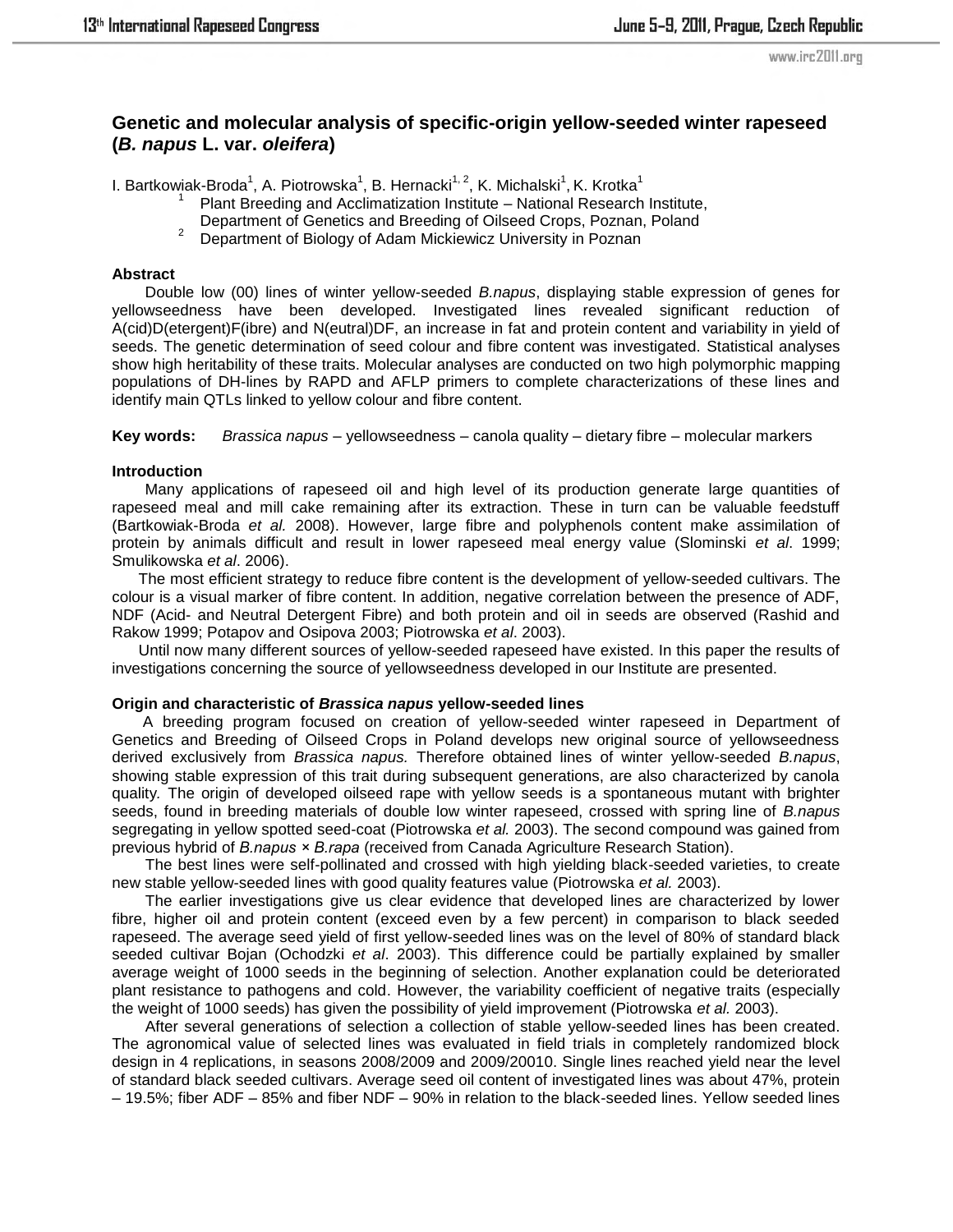were evaluated considering their resistance to diseases. Lines with increased resistance to *Leptosphaeria* spp. have been discovered, but no lines with increased resistance to *S. sclerotiorum*.

For the development of hybrid varieties yellow-seeded CMS *ogura* lines and *Rfo –* restorer lines displaying genetic distance have been selected.

A few-year long experience gives evidence to quite important weather impact on the yellowseedness trait, cold and rainy period during seeds maturation contributed to the development of darker seeds.

### **Seed colour and fibre content inheritance**

The determination of yellow seed colour was investigated in  $F_1-F_3$  generations obtained by crosses in complete diallelic design of 4 yellow-seeded doubled haploid lines (DH) and 3 black-seeded DH lines. Initial yellow-seeded lines were characterized by seeds colour at 4–5 level in five degree colour scale (1 – dark, 5 – yellow colour).

Yellowseedness is determined by the maternal plant genotype (the same colour of  $F_1$  seeds as maternal lines seeds). The pollinator genotype effect is negligible because the external layers of seed coat derive from maternal tissues. Intermediate coloration of  $F_2$  seeds (2 or 3 in adopted scale) and the ratio of 1 : 15 – yellow to the rest – in seed generation F<sub>3</sub> allow to state (on the basis of  $\chi^2$  calculation) the determination by two pairs of alleles with probable occurance of epistasis phenomenon (Table 1).

Table 1. Segregations of seed colour in  $F_3$  progeny of hybrids between yellow and black-seeded DH-lines. Testing accordance of seed colour segregation at the ratio  $1:15.$ 

| Item           | Combinations          |    | Seed colour |    |                |    |     |       |                          |
|----------------|-----------------------|----|-------------|----|----------------|----|-----|-------|--------------------------|
|                |                       | 5  | 4           | 3  | $\overline{2}$ |    | b   | Total | $\chi$ <sup>-</sup> cal. |
|                | DHy $38 \times$ DHb   | 3  | 8           |    | 21             | 9  | 6   | 54    | 0,0049                   |
| $\overline{2}$ | $DHy114 \times DHb$   | 4  | 3           | 8  | 15             | 11 | 11  | 52    | 0,0205                   |
| 3              | $DHy 129 \times DHb$  |    | 0           | 3  | 12             | 5  | 16  | 36    | 1,4519                   |
| $\overline{4}$ | DHy 134A × DHb        |    |             | 3  | 10             | 2  | 19  | 37    | 0,0162                   |
| $-4$ total     |                       | 9  | 12          | 21 | 58             | 27 | 52  | 179   | 0,2715                   |
| 5              | DH $H_6$ -105 × DHy   | 8  | 12          | 10 | 15             | 0  | 24  | 69    | 2,513                    |
| 6              | DH $W-40 \times DH$   |    | 3           | 0  |                | 15 | 30  | 55    | 2,6776                   |
|                | DH $O-120 \times DHV$ | 6  | 6           | 17 | 22             | 0  | 14  | 65    | 0,5426                   |
| 5-7 total      |                       | 14 | 21          | 27 | 44             | 15 | 68  | 189   | 0,2571                   |
| 1-7 total      |                       | 23 | 33          | 48 | 102            | 42 | 120 | 368   | 0.0116                   |

| $1 - b$ rown                                                       | $4 -$ yellow with brown<br>overcolouring | $DHy - all$ yellow<br>seeded lines                                               |
|--------------------------------------------------------------------|------------------------------------------|----------------------------------------------------------------------------------|
| $2 -$ brown with yellow<br>overcolouring<br>$3 -$ yellow and brown | $5 -$ yellow                             | DHb - all black seeded<br>lines<br>$\Box^2_{0.05:1}$ = 3,841 – critical<br>value |

Similar examinations were carried out to get insight into the inheritance of fibre content. Both cumulative genes and partial domination, analyzed by Hayman method (1954), have significant impact on fibre content. Although not large difference in fibre content high inheritance of this trait (H<sub>ss</sub> = 0.82 and H<sub>SL</sub>  $= 0.95$ ) was observed.

## **Characteristic of mapping population**

In order to identify major QTL contributing to reduced seed coat and seed colour as well as to develop markers for effective breeding of yellow seeded varieties two mapping populations were created. Both consisted of doubled haploid lines developed from  $F_1$  hybrids of two yellow-seeded and two blackseeded DH lines (Figure 1). They are currently phenotypically analyzed and mapped by molecular markers.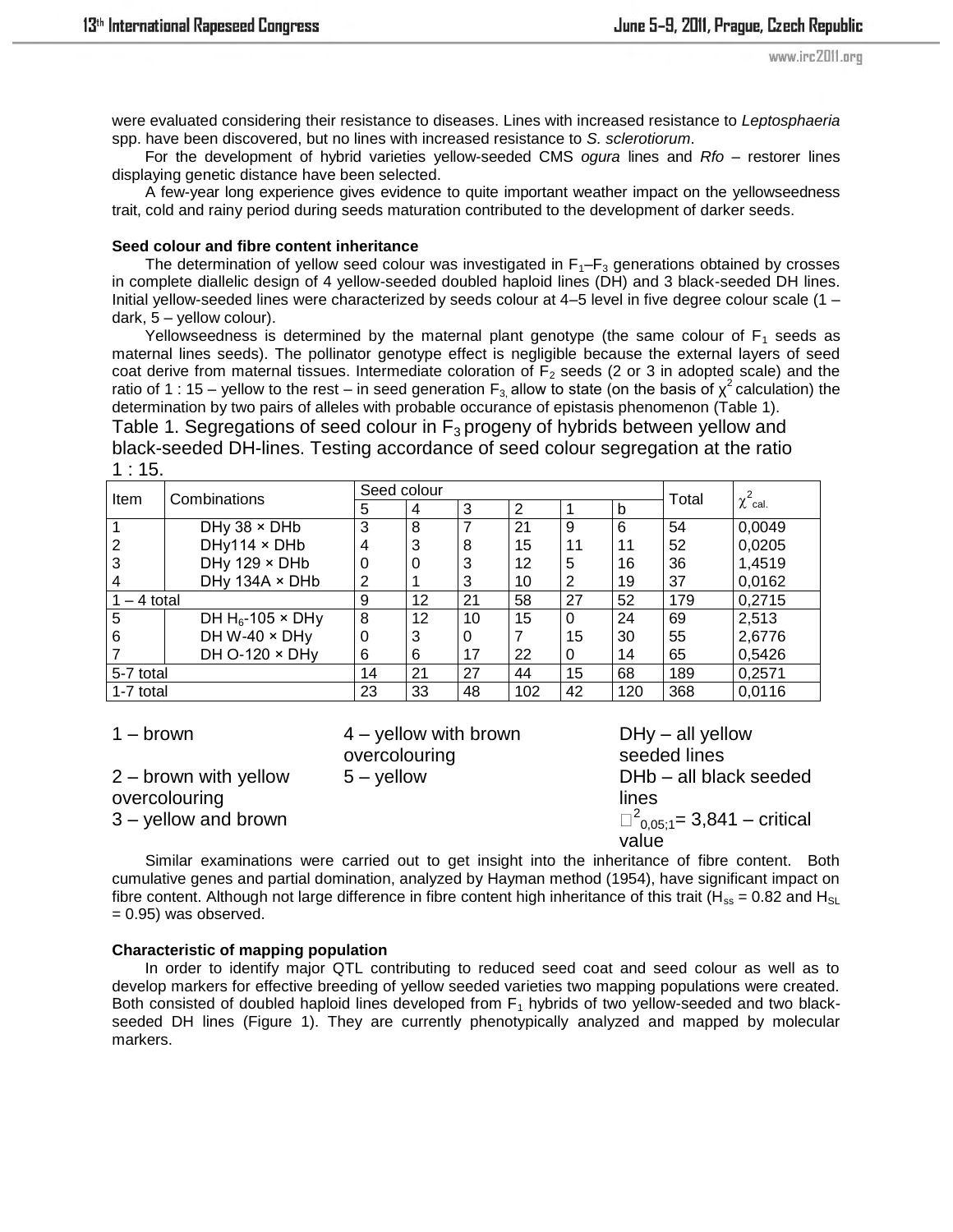## www.irc2011.org





Fig. 1. Genetic distance of parental lines calculated by the presence of 101 polymorphic RAPD amplification products.

Until now investigations carried out with 32 RAPD primers have shown in most cases polymorphism of DNA amplification products in both populations. This was the case with nine of eleven tested specific primers, that should generate markers linked with yellowseedness. Their usefulness was confirmed in earlier publications (Somers *et al.* 2001; Li *et al*. 2003; Liu *et al.* 2006 – modified ; Yan *et al*. 2007) and with all of twentyone tested standard primers. Not all proposed primers could generate markers linkage with our source of yellowseednes, what shows table 3.

Table 3. Specific RAPD primers (11/9) UBC –Somers 2001; LC – Li 2003; YL – Yan 2007; S11nn – Liu 2006 – modified. AP – amplification product; PAP – polymorphic amplification product. I and II – Populations.

| No.            | Primer            | Sequence          | colour | AP I/II | PAP I/II | Potential<br>linkage |
|----------------|-------------------|-------------------|--------|---------|----------|----------------------|
|                | <b>UBC282</b>     | <b>GGGAAAGCAG</b> | yellow | 14      | 0        |                      |
| Ш              | <b>UBC335</b>     | <b>TGGACCACCC</b> | yellow | 13/14   | 5/9      | <b>YES</b>           |
| $\mathbf{III}$ | <b>UBC555</b>     | <b>GTGAACAGCA</b> | yellow | 11/11   | 4/4      | <b>YES</b>           |
| IV             | UBC88             | <b>CGGGGGATGG</b> | black  | 23/22   | 5/7      | rather NO            |
| V              | <b>UBC486</b>     | <b>CCAGCATCAG</b> | yellow | 17/19   | 6/8      | NO!                  |
| VI             | <b>UBC365</b>     | TAGACAGAGG        | black  | 17/20   | 3/7      | NO!                  |
| VII            | UBC89a            | GGGGGCTTGG        | yellow | 17/19   | 6/5      | rather NO            |
| VIII           | LC                | <b>ATTCGGTAGG</b> | yellow | 18/21   | 7/13     | <b>YES</b>           |
| IX             | <b>YL1078</b>     | <b>ACCCGGAAAC</b> | black  | 15/17   | 6/6      | <b>YES</b>           |
| X              | S <sub>1129</sub> | <b>GGGGGAGATG</b> | yellow | 8       | 0        |                      |
| XI             | S1130             | <b>CTGTGTGCTC</b> | vellow | 17      | 4/5      | <b>YES</b>           |

Nowadays AFLP markers are used, in it 12 described in the literature as linked with the colour of seeds (Negi *at al.* 2000; Sabharwal *et al*. 2004; Yan *et al.* 2007). In addition, the genome map will be also complemented by an analysis using microsatellite markers.

### **Conclussion**

Yellow colour of seeds in rapeseed is conditioned by many genetic and physiological agents, also has significant impact on many features. Some of these changes are very variable. Therefore it is not possible to use them as a morpfological marker of seed quality, especially fibre content. However the localization of major QTLs with important contribution to seed colour and fibre content as well as development of molecular markers linked to genes responsible for these traits should make breeding of yellow seeded cultivars possible.

*Acknowledgements*